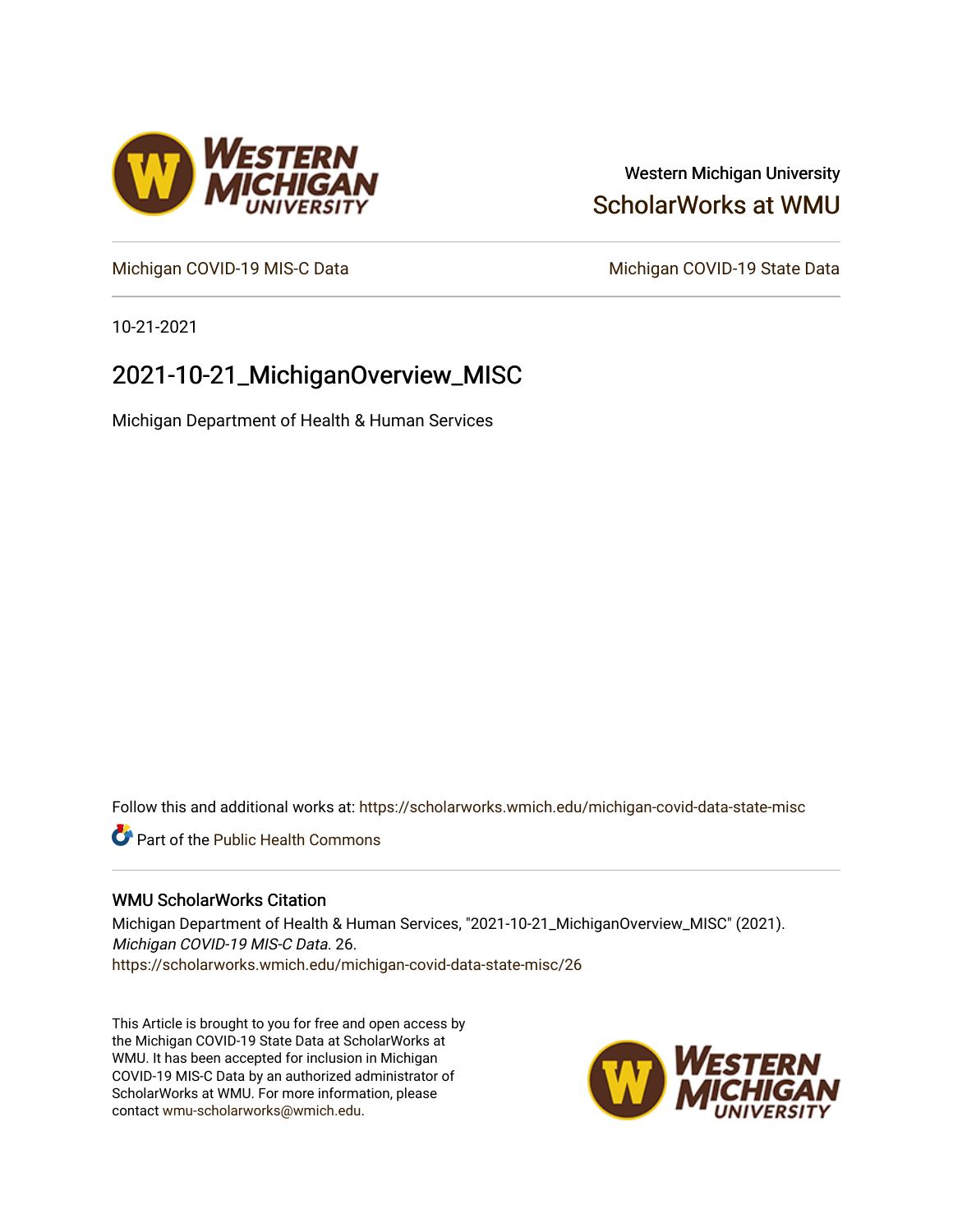# **MIS-C Data and Reporting**

#### **What is MIS-C?**

Multisystem Inflammatory Syndrome in Children (MIS-C) is a condition in children and adolescents under 21 years of age where multiple organ systems become inflamed or dysfunctional which occurs in association with illness. Children with MIS-C may have a fever and various symptoms, including abdominal (gut) pain, vomiting, diarrhea, neck pain, rash, bloodshot eyes, or feeling extra tired. We do not yet know what causes MIS-C. However, many children with MIS-C were infected with the virus that causes COVID-19, or had been around someone with COVID-19.

Health care providers and local health departments are asked to maintain a high degree of suspicion for MIS-C in pediatric and adolescent patients presenting with symptoms similar to Kawasaki Disease or ill individuals who have been previously exposed to COVID-19 with signs and symptoms. Patients have presented with persistent fever\*, hypotension, multiorgan (cardiac, gastrointestinal, renal, hematologic, dermatologic, and neurologic) involvement, and elevated inflammatory markers. Respiratory symptoms have been present in some, but are not a common finding.

\*Persistent fever is a measured fever of 100.4°F (38.0°C) or greater for at least 24 hours, or report of subjective fever lasting at least 24 hours.

#### **Reported Cases of Multisystem Inflammatory Syndrome in Children (MIS-C)**

*Data will be updated on the first and third Thursdays of the month.*

| Multisystem Inflammatory Syndrome in Children (MIS-C) Michigan Data Summary 10/21/2021 |  |  |  |  |
|----------------------------------------------------------------------------------------|--|--|--|--|
|----------------------------------------------------------------------------------------|--|--|--|--|

| # Cases Confirmed and Reported to CDC* | 172                  |
|----------------------------------------|----------------------|
| MIS-C associated Deaths                | 5 or fewer           |
| Cases admitted to ICU                  | 122 (70.9%)          |
| <b>Onset Date Range</b>                | 4/14/20 to 10/5/2021 |
| Age Range                              | $0-20$ years         |

\*Meets CDC Case definition **<https://emergency.cdc.gov/han/2020/han00432.asp>**

## **DEMOGRAPHIC INFORMATION (N=172)**

| <b>Age Group</b> | Count  | %             | Race                          | Count | $\%$          |
|------------------|--------|---------------|-------------------------------|-------|---------------|
| $0-4$ yrs        | 46     | 26.7%         | <b>Black/African American</b> | 73    | 42.4%         |
| 5-10 yrs         | 69     | 40.1%         | Caucasian                     | 72    | 41.9%         |
| $>10$ yrs        | 57     | 33.2%         | All Others / Unknown          | 27    | 15.7%         |
| Gender           | Counts | $\frac{0}{0}$ | Ethnicity                     | Count | $\frac{0}{0}$ |
| Male             | 99     | 57.6%         | Not Hispanic or Latino        | 123   | 71.5%         |
| Female           | 73     | 42.4%         | Hispanic or Latino            | 14    | 8.1%          |
| Unknown          |        | 0.0%          | <b>Unknown</b>                | 35    | 20.4%         |